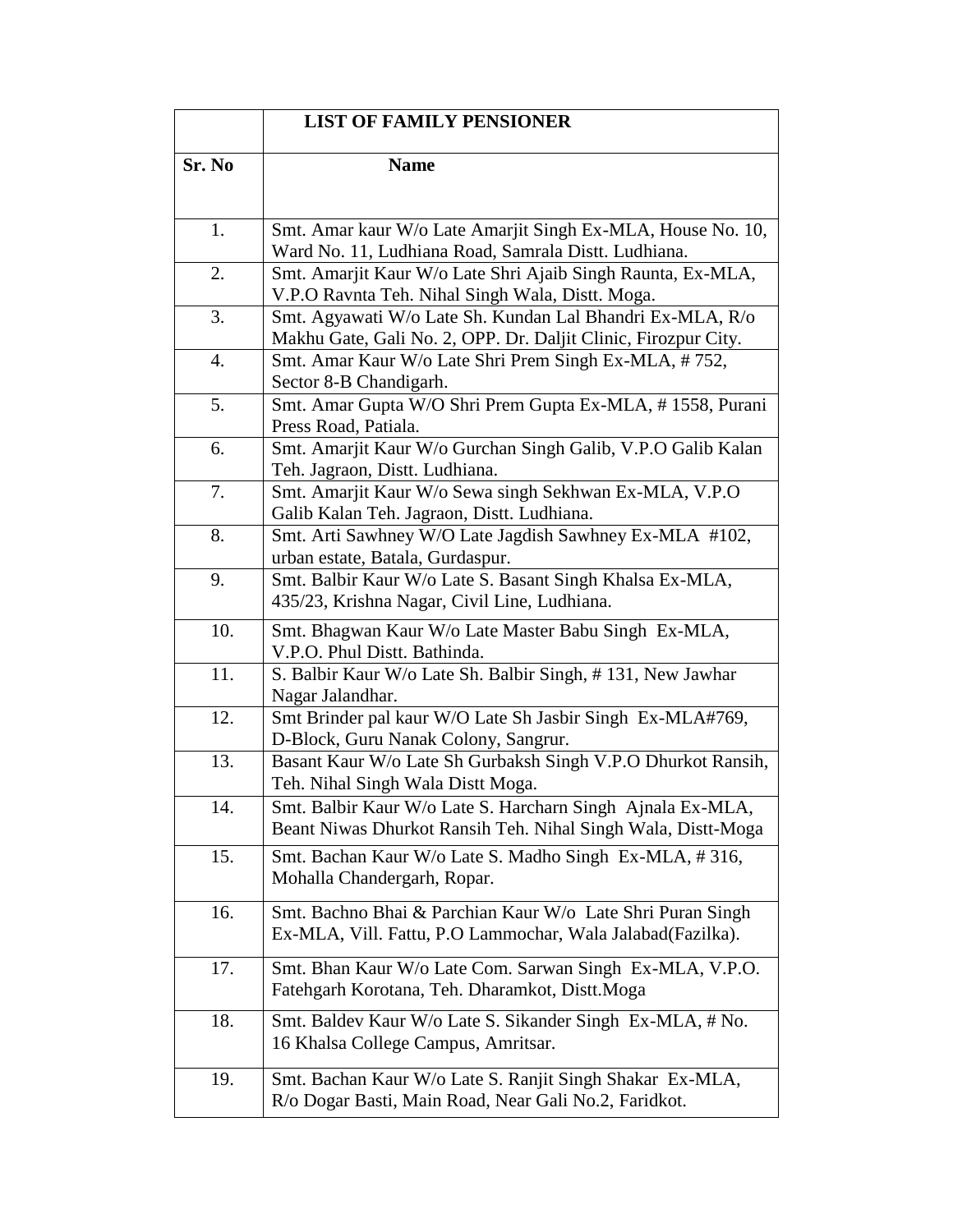| 20. | Smt. Bimla Chatrath W/o Late Sh. Krishan Chatrath Ex-MLA,<br>#2055, Sector-15-C, Chandigarh.                                                        |
|-----|-----------------------------------------------------------------------------------------------------------------------------------------------------|
| 21. | Smt. Bimla Gosain W/O Satpal Gosain Ex-MLA, #167, Kidwai<br>Nagar Ludhian.                                                                          |
| 22. | Smt Brij Pal Tandon W/O Balramji Das Ex-MLA, Tandon #1636,<br>Sec. 18-D, Chandigarh,                                                                |
| 23. | Smt. Charnjit Kaur W/o Late S. Jagjit Singh Chauhan Ex-MLA<br>R/o Chauhan Hospital, OPP. Bus Stand Railway Road, Tanda<br>Urmur, Distt. Hoshiarpur. |
| 24. | Smt. Chander Kanta W/o Late Shri Om Parkash Gupta Ex-MLA,<br>B-XI-1061 Iqbalganj Chownk, Ludhiana.                                                  |
| 25. | Smt. Charan Kaur W/o Late Shri Sadhu Ram Ex-MLA, Vill<br>Madhopur Teh. Phagwarha, Distt. Kapurthla.                                                 |
| 26. | Smt. Chand Rani SharmaW/O BalMukand Ex-MLA,#366, Modi<br>Mill Road, Durga vihar, ward no.18 Ferozpur City.                                          |
| 27. | Smt. Davinder Kaur W/o Late S. Birpal Singh Ex-MLA,<br>V.P.O.Sahnewal Dehlon Road, Ludhiana.                                                        |
| 28. | Smt. Dalbir Kaur W/o Late S. Hardial Sing Rajla, Ex-MLA,<br>V.P.O Rajla, Teh. Samana, Distt. Patiala.                                               |
| 29. | Smt. Devki Devi W/o Late Sh. Kasturi Lal, Ex-MLA, Power<br>House Road Bathinda.                                                                     |
| 30. | Smt. Dayawanti W/o Late S. Ram Singh Ex-MLA, #B-32/47,<br>Near Military ground, Mohalla Sarain, Pathankot.                                          |
| 31. | Smt. Dlip Kaur W/o Late S. Chet Singh Ex-MLA, Jassi Powali,<br>Distt. Bathinda.                                                                     |
| 32. | Dalip Kaur W/o Late S. Gurdit Singh Ex-MLA, Vill. Talwandi<br>Bhai, Ward No. 11, Distt. Firozpur.                                                   |
| 33. | Smt. Dhanwant Kaur W/o Late Baba Harnam Singh Ex-MLA,<br>V.P.O. Begowal Distt. Kapurthla.                                                           |
| 34. | Smt. Daljit Kaur W/o Late S. Surjit Singh Atwal Ex-MLA, EG-<br>3/14, Gardan Estate Gurgaon 122002.                                                  |
| 35. | Smt. Darshana Devi W/O Late S Buta Singh Ex-MLA, S Buta<br>Singh street, New Court Road Ward No.7, Mansa.                                           |
| 36. | Smt. Davinder KaurW/O Late s Hari Singh Zira Ex-MLA, #390<br>Makhu Road Zira Ferozpur.                                                              |
| 37. | Smt. Gurdev Kaur W/o Late Shri Ajit Kumar Ex-MLA, #962,<br>Fatehganj Ludhiana.                                                                      |
| 38. | Smt. Gurdip Kaur W/o Late S. Balwant Singh Ex-MLA, #1015,<br>Sector 27-B Chandigarh.                                                                |
| 39. | Smt. Gurmail Kaur W/o Late S. Balbir Singh Ex-MLA, V.P.O.<br>Chak Fateh Singh Wala, Distt. Bathinda                                                 |
| 40. | Smt. Gurdial Kaur W/o Late S. Baldev Singh Khiala, Ex-MLA,<br>Vill. Malikpur Khiala, teh. & Distt. Mansa.                                           |
| 41. | Smt. Gurcharan Kaur W/o Late S. Darbara Singh Ex-MLA, # F-<br>31, Sector 40, Noida, Uttar Pardesh.                                                  |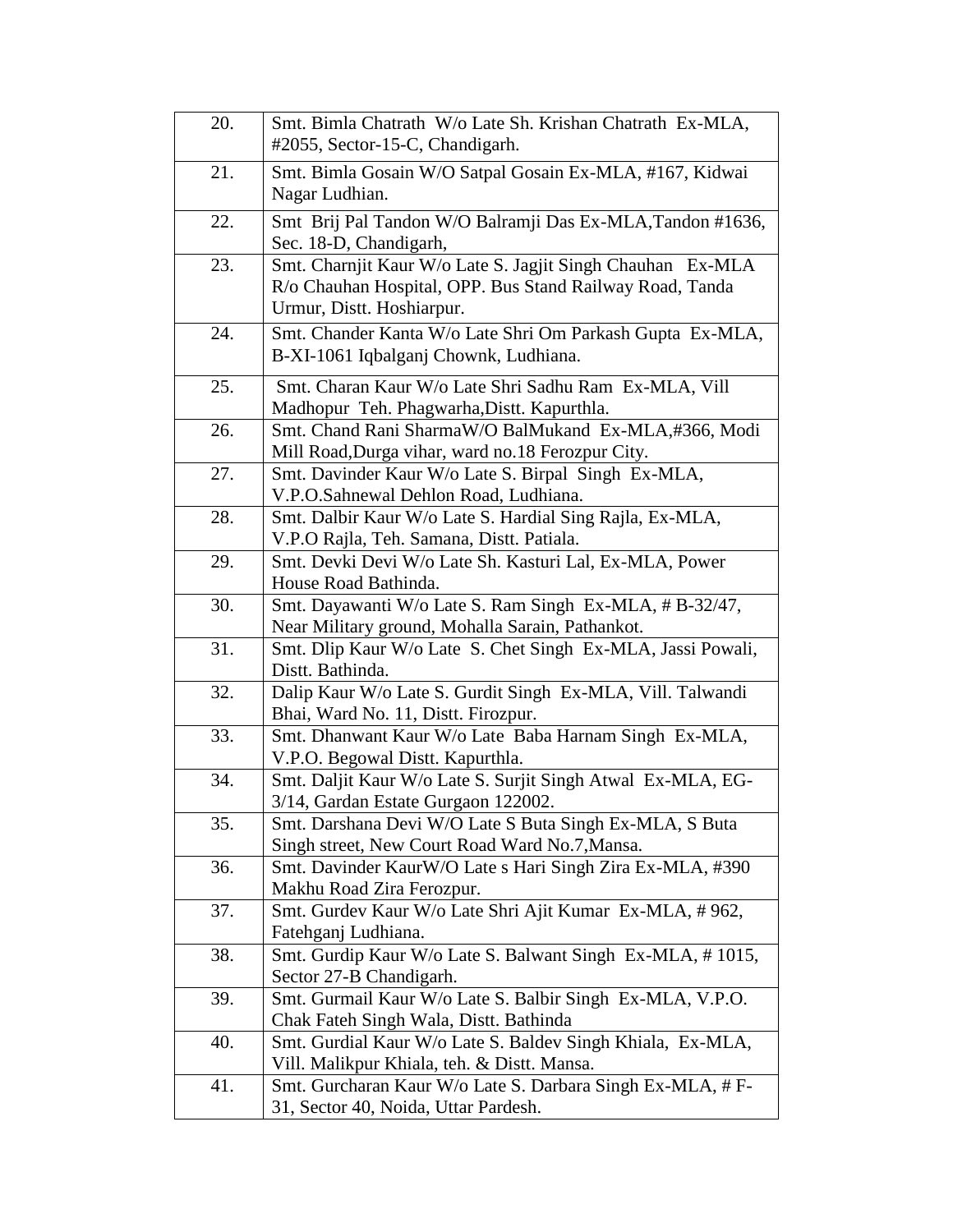| 42. | Smt. Gurnam Kaur W/o Late S. Gurmej Singh Ex-MLA, #23-B                                              |
|-----|------------------------------------------------------------------------------------------------------|
|     | Kenedy Avenue, Albert Road Amritsar.                                                                 |
| 43. | Smt. Gian Kaur W/o Late S. Gurdial Saini Ex-MLA, #119,                                               |
|     | Shaheed Udham Singh Nagar, Jalandhar City.                                                           |
| 44. | Smt. Gurdeep Kaur W/o Late S. Gurcharan Singh panjgrain Ex-                                          |
|     | MLA, Gali No. 2, Dashmesh Nagar Purani Cantt. Road Faridkot.                                         |
| 45. | Smt. Gurcharan Kaur W/o Late S. Gurdial Singh Ex-MLA, #457,                                          |
|     | New (183), Ward No. 18, Shaheed Udham Singh Road Sunam.                                              |
| 46. | Smt. Gurmej Kaur W/o Late Shri Gurpal Chand Ex-MLA,                                                  |
|     | V.- Kaimpur, P.O. -Bassi Daulat Khan Distt. -Hoshiarpur.                                             |
| 47. | Smt. Gurjit Kaur W/o Late Sh. Harbhajan Singh Sandhu R/o                                             |
|     | Sandhu House, Basant Lane Chook Karori, Amritsar.                                                    |
| 48. | Smt. Gurdish Kaur W/o Late S. Makhan Singh Ex-MLA, Kothi                                             |
|     | No. 1201 Phase-9 S.A.S. Nahar(Mohali).                                                               |
| 49. | Smt. Gurmail Kaur W/o Late S. Jagroop Singh Ex-MLA, Vill.                                            |
|     | Gagra, P.O. Mirpur Hans, Teh.Jagraon. Distt. Ludhiana.                                               |
| 50. | Smt. Gurnam Kaur W/o Late S. Jasmel Singh Ex-MLA,                                                    |
|     | V.P.O.- Harripur, Teh. & Distt. Bathianda                                                            |
| 51. | Smt. Gurdev Kaur W/o Late S. Mohinder Singh Brar Ex-MLA,                                             |
|     | Near Bus Stand Kotakpura, Teh. & Distt. Faridkot.                                                    |
| 52. | Smt. Gurdeep Kaur W/o Late S. Nachhatar Singh Ex-MLA, R/o                                            |
|     | Moga Mahela Singh, Moga.                                                                             |
| 53. | Smt. Guriqbal Kaur W/o Late S. Parkash Singh Ex-MLA, R/o<br>Vill- Saloh Teh. & Distt. - S.B.S Nagar. |
| 54. | Smt. Gurcharan Kaur W/o Late S. Ravel Singh Ex-MLA.                                                  |
|     | #1357, Sector -15-B, Chandigarh.                                                                     |
| 55. | Smt. Ghanshyam Kaur W/o Late Shri Satpal Kapur Ex-MLA, R/o                                           |
|     | B-27/27 Soodan Street Lahori Gate Patiala.                                                           |
| 56. | Smt. Gurdeep Kaur W/o Late S. Tara Singh Ex-MLA,                                                     |
|     | V.P.O. - Raiyya Mandi Distt. - Amritsar.                                                             |
| 57. | Smt. Gurdial Kaur W/o Late S. Kirpal Singh Shant Ex-MLA,                                             |
|     | R/o Cinema Road Mansa.                                                                               |
| 58. | Smt. Gurdial Kaur W/o Late S. Bachan Singh Pakho, Ex-MLA,                                            |
|     | # No. B-12/187, College Road, Barnala.                                                               |
| 59. | Smt. Gurdeep Kaur W/o Late S. Malkiet Singh Keetu,                                                   |
|     | Vill.- Bilasapur, Teh. -Nihal Singh Wala, Moga.                                                      |
| 60. | Smt. Gurbachan Kaur W/o Late Ch. Jagjit Singh Ex-MLA,                                                |
|     | Vill. -Dhalliwal, P.O. -Basti Guzan, Jalandhar.                                                      |
| 61. | Smt. Gurbachan Kaur W/o Late S. Sardul Singh, Ex-MLA,                                                |
|     | Anand Avenue, Amritsar.                                                                              |
| 62. | Smt. Gurbash Kaur W/o Late Sh. Joginder Nath, Ex-MLA,<br>#                                           |
|     | 427, Gali No. 6, Abadpura Jalandhar.                                                                 |
| 63. | Smt. Gurmil Kaur w/o Late Sh. Balwant Singh EX-MLA.                                                  |
|     | P.O -Qazian, Teh. Banga, Nawanshahar.                                                                |
|     |                                                                                                      |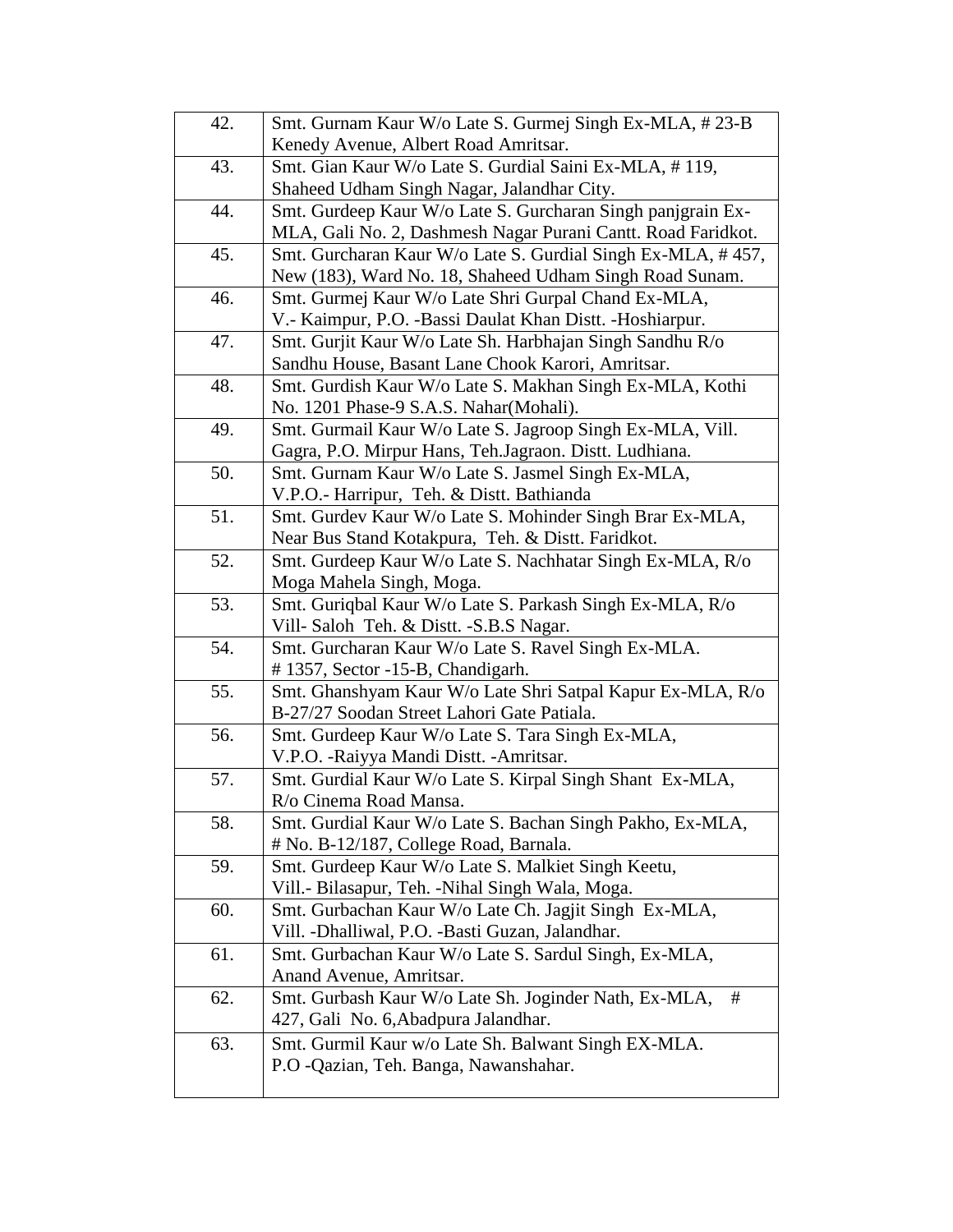| 64. | Smt. Harbans Kaur W/o Late S. Darshan Singh Canadian                                |
|-----|-------------------------------------------------------------------------------------|
|     | Ex-MLA, V.P.O. Langeri, Teh. Garhshankar, Distt. Hoshiarpur.                        |
| 65. | Smt. Harsharan Kaur W/o Late S. Gurmail Singh Cheema                                |
|     | Ex-MLA, V. Bussowal, P.O. Sultanpur Lodhi, Distt. Kapurthala.                       |
| 66. | Smt. Hardial Kaur W/O S. Manjit Singh Bhattal Ex-MLA,                               |
|     | R/o Gurdev Nagar, Gali N.o 2, Nanaksar Road, Barnala.                               |
| 67. | Smt. Harinder Kaur W/o Late S. Raminder Singh Bularia                               |
|     | Ex-MLA, R/o 415/B New Kot, Jhubal Road Amritsar.                                    |
| 68. | Smt. Harjit Kaur W/o Late S. Surjit Singh Sidhu Ex-MLA,                             |
|     | H. No. DM-3089(183A/13)Civel Lines Bathanda.                                        |
| 69. | Smt. Harbans Kaur W/o Late S. Ujjagar Singh Ex-MLA,                                 |
|     | # D-290, Ranjit Avenue Amritsar.                                                    |
| 70. | Smt. Harpal Kaur W/o Late S. Gurbachan Singh Ex-MLA,                                |
|     | Near D.B.O Office, Sunam, Distt. Sangrur.                                           |
| 71. | Smt. Harbans Kaur W/o Late S. Harcharan Hero Singh Ex-MLA,                          |
|     | R/o Hero Farm House, Makhu Teh.Zira, Distt. Amritsar.                               |
| 72. | Smt Hardev Kaur W/o Late S. Kuldip Singh Bhattal Ex-MLA,                            |
|     | R/o 97, Maruti Bhawan, New Officer Colony Patiala.                                  |
| 73. | Smt. Harjit Kaur, W/o Karam Singh Gill, Ex-MLA, H. No. 45/1                         |
|     | Gill Farms, New Khanna City, Bullepur Road, Khanna Kalana,                          |
|     | Distt. Ludhiana.                                                                    |
| 74. | Smt Harwant Kaur W/o Late S. Manmohan Singh Brar Ex-MLA,                            |
|     | R/o A-5, New Cantt Road Faridkot.                                                   |
| 75. | Smt Harbans Kaur W/o Late S. Paramjit Singh Ex-MLA,                                 |
|     | Vill:- Ladhuwala Uttari, Distt.- Fazilka.                                           |
| 76. | Smt. Inder Kaur W/o Late S. Bachan Singh Ex-MLA, V.P.O                              |
|     | Talwandi Chaudhrian, Teh.Sultanpur lodhi, Distt. Kapurthala.                        |
| 77. | Smt. Indrawati W/o Late Sh. Chaman Lal Ex-MLA, Kathuie                              |
| 78. | Bazar, Sujanpur, Distt. Pathankot.                                                  |
|     | Smt. Inderjit Kaur W/o Late Giani Gurdit Singh Ex-MLA,<br># 54, Sec -4, Chandigarh. |
| 79. | Smt. Ishar Kaur W/o Late S. Harchand Singh Ex-MLA,                                  |
|     | Khusropur, Main Road, Near Moti Bag Patiala.                                        |
| 80. | Begam Iqbal Nusrat W/o Late Sh. Nusrat Ali Khan Ex-MLA,                             |
|     | W/o Azmat Manzil, Mohala Pandian, Afgan Chownk Malerkotla.                          |
| 81. | Smt. Inderjit Kaur W/o Late S. Surinder Pal Singh Ex-MLA,                           |
|     | Ward No. 3, Khasa patti, Majitha, Distt. Amritsar.                                  |
| 82. | Smt. Inderjit Kaur W/o Late S. Surinder Singh Dhuri, Ward No. 3,                    |
|     | House No. 3, Daulat Pur Road, Dhuri, Teh. - Dhuri(Sangrur).                         |
| 83. | Smt. Indu Bala W/O Rajnish Kumar Vill.Bagowal,                                      |
|     | Teh.Mukerian, Distt.-Hosiarpur.                                                     |
| 84. | Smt. Janak Dulari W/o Late Biushamber Nath Makkar Ex-MLA,                           |
|     | Mohala Parbhakran Mukrian, Distt.- Hoshiarpur                                       |
| 85. | Smt. Jasbir Kaur W/o Late S. Gurbachan Singh Cheema Ex-                             |
|     | MLA, Vill. Jand, P.O Chhangla, Teh.Dasuya, Distt.- Hoshiarpur.                      |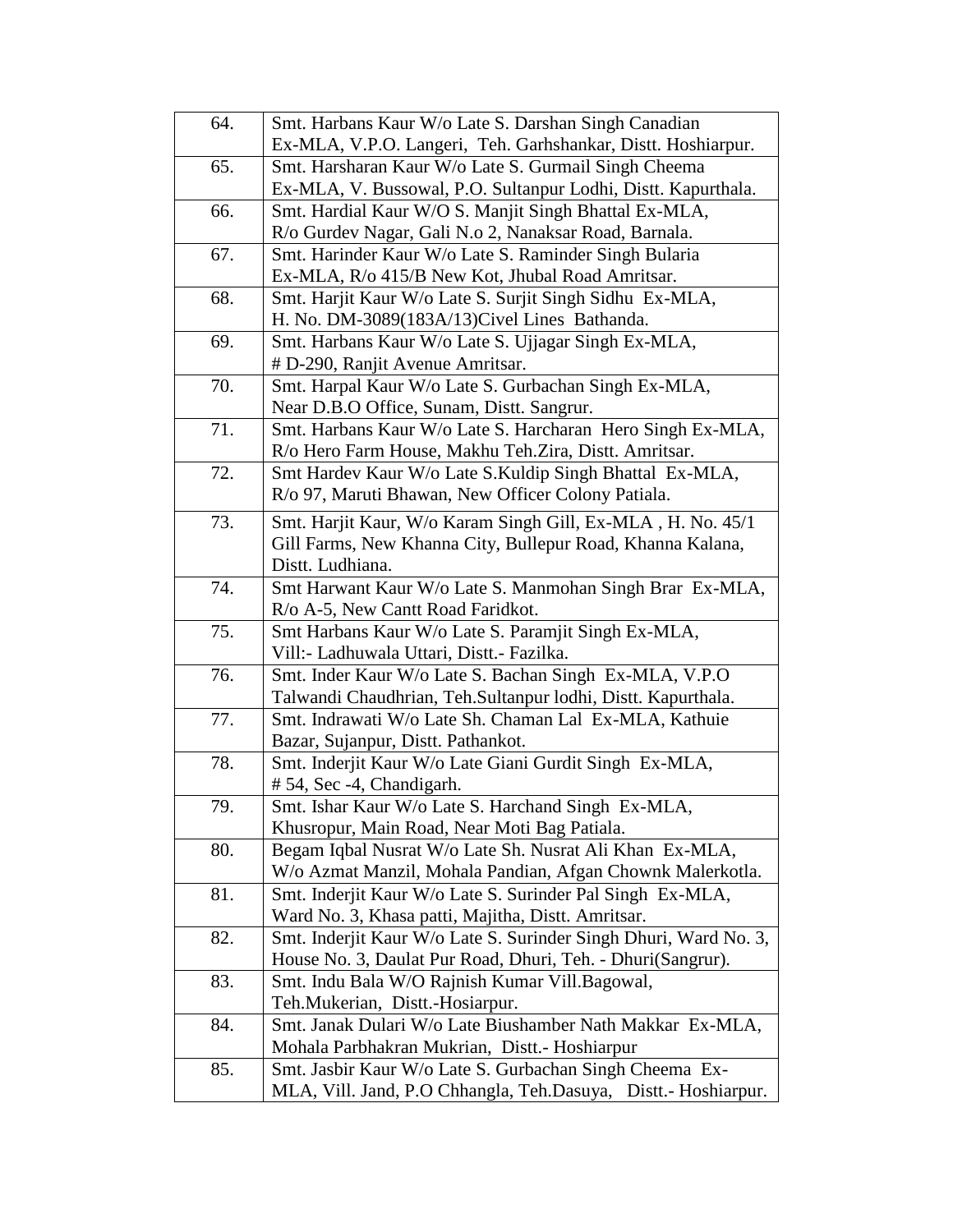| 86.  | S. Jugraj Singh, Gill, Husband Of Late Smt. Gurdev Kaur Gill                                                   |
|------|----------------------------------------------------------------------------------------------------------------|
|      | Ex-MLA, Mata Gujri Niwas, Gill Farm, Khanpur, Distt. -S.A.S.                                                   |
|      | Nagar.                                                                                                         |
| 87.  | Smt. Jangir Kaur W/o Late Com. Hardit Singh Bhattal Ex-MLA,                                                    |
|      | V.P.O. Bhattal, Teh nd Distt. -Barnala.                                                                        |
| 88.  | Smt. Jasbir Kaur W/o Late S. Hari Singh Ex-MLA,                                                                |
|      | #1565, PH-II, Urban Estate Jalandhar.                                                                          |
| 89.  | Smt. Jagdish Kaur Dhillion, W/o Late S. Jasmat Singh Ex-MLA,                                                   |
|      | C/o of Green Roadwas, Kotkapura Road, Faridkot.                                                                |
| 90.  | Smt. Jasjit Sharma W/o Late Sh. Kanwar Lal Sharma Ex-MLA,                                                      |
|      | # S-C, Court Lane, Civil Lines Delhi.                                                                          |
| 91.  | Smt. Jagdish Kaur W/o Late S. Kartar Singh Vaid Ex-MLA,                                                        |
|      | #252, Guru Nanak Nagar Hoshiarpur.                                                                             |
| 92.  | Smt. Jaswant Kaur W/o Late LT. Gen. Mohan Singh Ex-MLA,                                                        |
|      | V.P.O. Jugiana, G.T. Road, Distt. Ludhiana.                                                                    |
| 93.  | Smt. Janak Rani Sekhri W/o Late Sh. Vishwa Mittar Sekhri Ex-                                                   |
|      | MLA, Sekhri Niwas, Pahari Gate, Batala, Distt. Gurdaspur.                                                      |
| 94.  | Smt. Jagir Kaur W/o Late S. Joginder Singh Randhawa Ex-MLA,                                                    |
|      | H.No. 58, Kabir Park OPP. G.N.D University Amritsar.                                                           |
| 95.  | Joginder Singh Vasu Husband of Pritpal Kaur Vasu Ex-MLA,                                                       |
|      | # 86, Sector-2, Chandigarh.                                                                                    |
| 96.  | Smt. Karuna Mehera W/o Late Sh. Bhushan Mehera Ex-MLA,                                                         |
|      | R/O Raj sadan, 52, Mall Road Amritsar.                                                                         |
|      |                                                                                                                |
| 97.  | Smt. Kaushlaya Chaman W/o Late Bhan Singh Bhaura Ex-MLA,                                                       |
|      | R/O 41-G/1367, Model Town, Bathinda.                                                                           |
| 98.  | Smt. Kailashwati W/o Late Sh. Hukum Chand Ex-MLA,                                                              |
|      | #101, Hardeav Nagar, Kapurtla Road, Jalandhar.                                                                 |
| 99.  | Smt. Krishna Azad W/o Sh. Acharya Prithvi Azad Ex-MLA,                                                         |
|      | R/O Vija Niketan, Near Bass Stand Kharar, Dist. Mohali.                                                        |
| 100. | Smt Karamjit Kaur W/o Late S. Mohinder Singh Sarupwali                                                         |
|      | Ex-MLA, R/o H. No. 12, Shriguru Teg Bahadur Colony,                                                            |
|      | Near Chitti Ground, Batala Distt. Gurdaspur.                                                                   |
| 101. | Smt. Krishna W/o Late Sh. Piara Ram Dhanowalia Ex-MLA,                                                         |
|      | V.P.O Dhanowli, Distt. Jalandhar.                                                                              |
| 102. | Smt. Kamini Puri W/o Late Sh. Raghunath Sahaipuri Ex-MLA,                                                      |
|      | R/O Purina Mohalla, Sujanpur, Distt. Pathankot.                                                                |
| 103. | Smt. Kushal Garg W/o Late Sh. Ram Partap Garg Ex-MLA,                                                          |
|      | R/O Gargi House, Sirhandi Gate Patiala.                                                                        |
| 104. | Smt. Kuldeep Kaur W/o Late S. Rattan Singh Ex-MLA,                                                             |
|      | #2108 Sector 35-C, Chandigarh.                                                                                 |
| 105. | Smt. Kartar Kaur W/o Late S. Teja Singh Dardi Ex-MLA,                                                          |
|      | V.P.O. SunamTeh. & Distt. Mansa.                                                                               |
| 106. | Smt. Karam Kaur W/o Late S. Kanwaljit Singh Brar Ex-MLA,                                                       |
|      | V. & P.O. Sarai Naga, Distt. Taran taran.                                                                      |
| 107. | Smt. Kusum Kumari W/o Late S. Swinder Singh Kairon<br>Ex-MLA, Vill. Kairon, Tehsil: Patti, Distt. Taran taran. |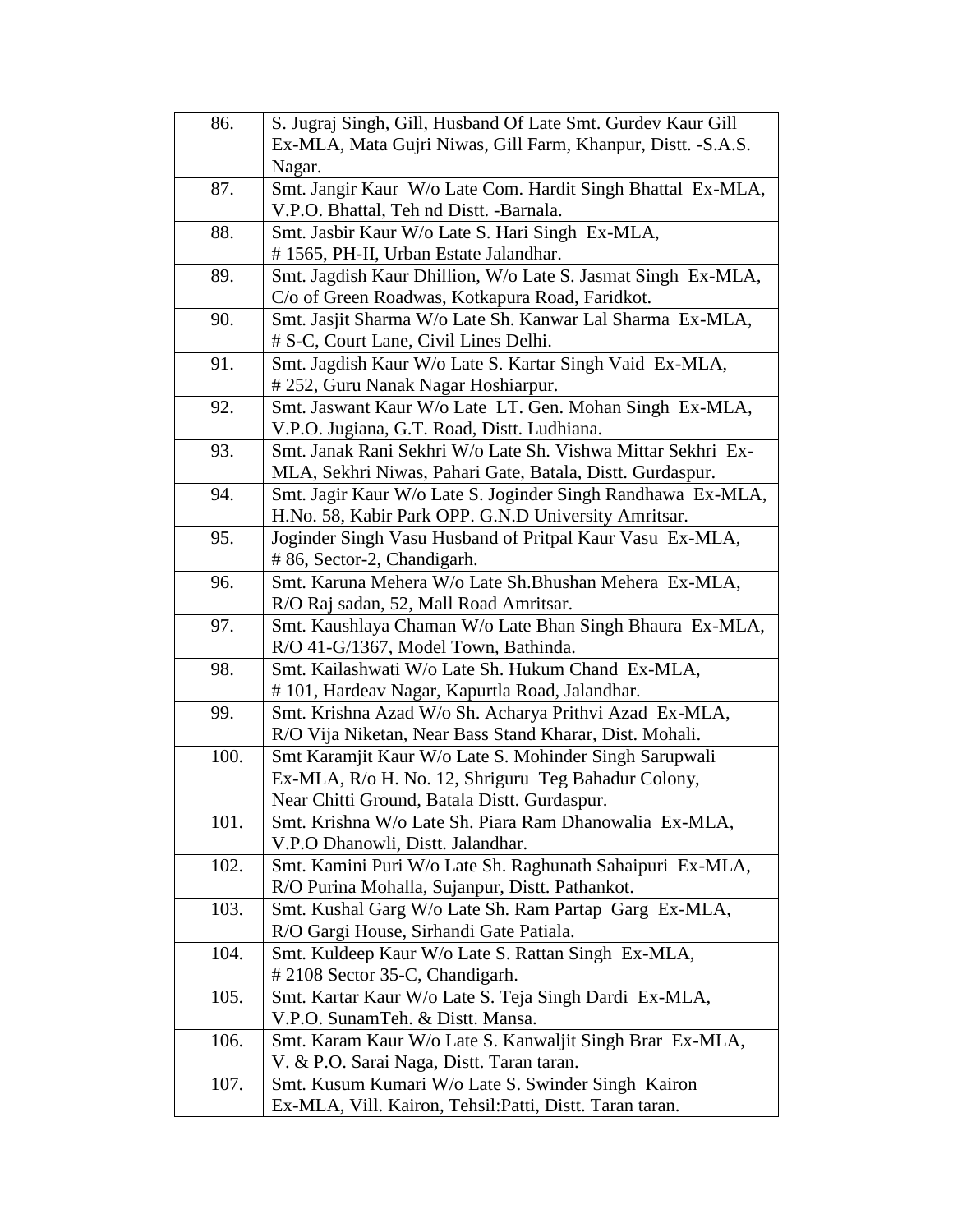| 108. | Smt. Kulwant kaur W/O Late S Inderjit Singh Zeera              |
|------|----------------------------------------------------------------|
|      | Ex-MLA, R/O Basti Bootewali Dakhli, VPO. Bahik Gujjran,        |
|      | Tehsil Zeera, Distt. Ferozepur.                                |
| 109. | Smt. Lajwanti W/o Late S. Amritpal Singh Ex-MLA,               |
|      | V.&P.O. Talwandi Sabho, Distt. Bathanda.                       |
| 110. | Smt. Manjit Kaur W/o Late Com. Arjun Singh, Mastana Ex-        |
|      | MLA, V. & P.O. Gharyala, Teh Patti, Distt. -Taran taran.       |
| 111. | Smt. Manjit Kaur W/o Late S. Jaswinder Singh Brar Ex-MLA,      |
|      | V.& P.O. Sandhwan, Teh. & Distt. Faridkot.                     |
| 112. | Smt. Manpreet Kaur W/o Late S. Harbans Singh Bika Ex-MLA,      |
|      | Vill. Bika, P.O. Khan khana, Nawan Shahar.                     |
| 113. | Smt. Manmohan Kaur W/o Late S. Malkiat Singh Sidhu             |
|      | Ex-MLA, Dutt Road, Moga.                                       |
| 114. | Smt. Mohinder Kaur W/o Late S. Sadhu Singh Ex-MLA,             |
|      | V. Ghudaini Khurd, Teh. Payal, Distt. Ludhiana.                |
| 115. | Smt. Mohinder Kaur W/o Late S. Sohan Singh Ex-MLA,             |
|      | P.O. Verka, Distt. Amritsar.                                   |
| 116. | Smt. Mukhtiar Kaur W/o Late S. Surjan Singh Ex-MLA,            |
|      | V.& P.O. Koat Bhai, Teh. Gidderbaha, Distt. Muktsar.           |
| 117. | Smt. Mohinder Kaur W/o Late S. Sukhjinder Singh Ex-MLA,        |
|      | V. & P.O. Ramgarh, Teh. Bhulath, Distt Kapurthala.             |
| 118. | S. Mukhtiar Singh H/o Late Smt. Jaswant Kaur Ex-MLA,           |
|      | Vill. Dharmkot, Teh. & Distt. Moga.                            |
| 119. | Smt. Mahinder Kaur W/o Late S. Harbhajan Singh Ex-MLA,         |
|      | Ward No. 14 Near D.A.V School, Water Works Road Mansa.         |
| 120. | Smt. Mahinder Kaur W/o Late S Jagdev Singh Talwandi Ex-        |
|      | MLA, R/O 21-F, Sarabha Nagar, Ludhiana.                        |
| 121. | Smt Manjit kaur W/O Late Sh Sukhdev singh sahbazpuri           |
|      | Ex-MLA, Plot no. 35 Phase No.1 Industrial area Goindwal Sahib, |
|      | Tehsil Kahdur Sahib, Distt Tarn Taran.                         |
| 122. | Bagam. Munnawar-un-Nisa W/o Late Nawab Muhamad Iftikhar        |
|      | Ali Khan Ex-MLA, R/O Mubarak Manzil Palace, Near Multani       |
|      | Chawnk Maler kotla.                                            |
| 123. | Smt. Manjit Kaur W/o Late S. Avtar Singh Brar Ex-MLA,          |
|      | H.No.3, Green Avenue, Chahal Road Faridkot.                    |
| 124. | Smt. Maya Devi Urf Rupinder Kaur W/o Late S. Makhan Singh      |
|      | Ex-MLA, R/O H. No. 06, Municipal Conoly, Near Rose Gardan,     |
|      | Bathanda.                                                      |
| 125. | Smt. Malkiat Kaur Gill W/O Sh. Mohinder Singh Gill Ex-MLA,     |
|      | $#20$ , Sector-2 A, Chd.                                       |
| 126. | Smt. Nirmal Kaur W/o Late S. Gulzar Singh Ex-MLA,              |
|      | V.& P.O. Dadwindi, teh. Sultanpur lodhi Distt. Kapurthla.      |
| 127. | Smt. Parmeshwari Devi W/o Late Sh. Bhagwan Dass Ex-MLA,        |
|      | Kothi No. 1, Gaushala Road, Sunam, Distt Sangrur.              |
| 128. | Smt. Prem Kanta W/o Late Sh Bam Deve Ex-MLA,                   |
|      | V. P.O. Bhanupali, Teh. Anadpur Sahib, Distt. Roper.           |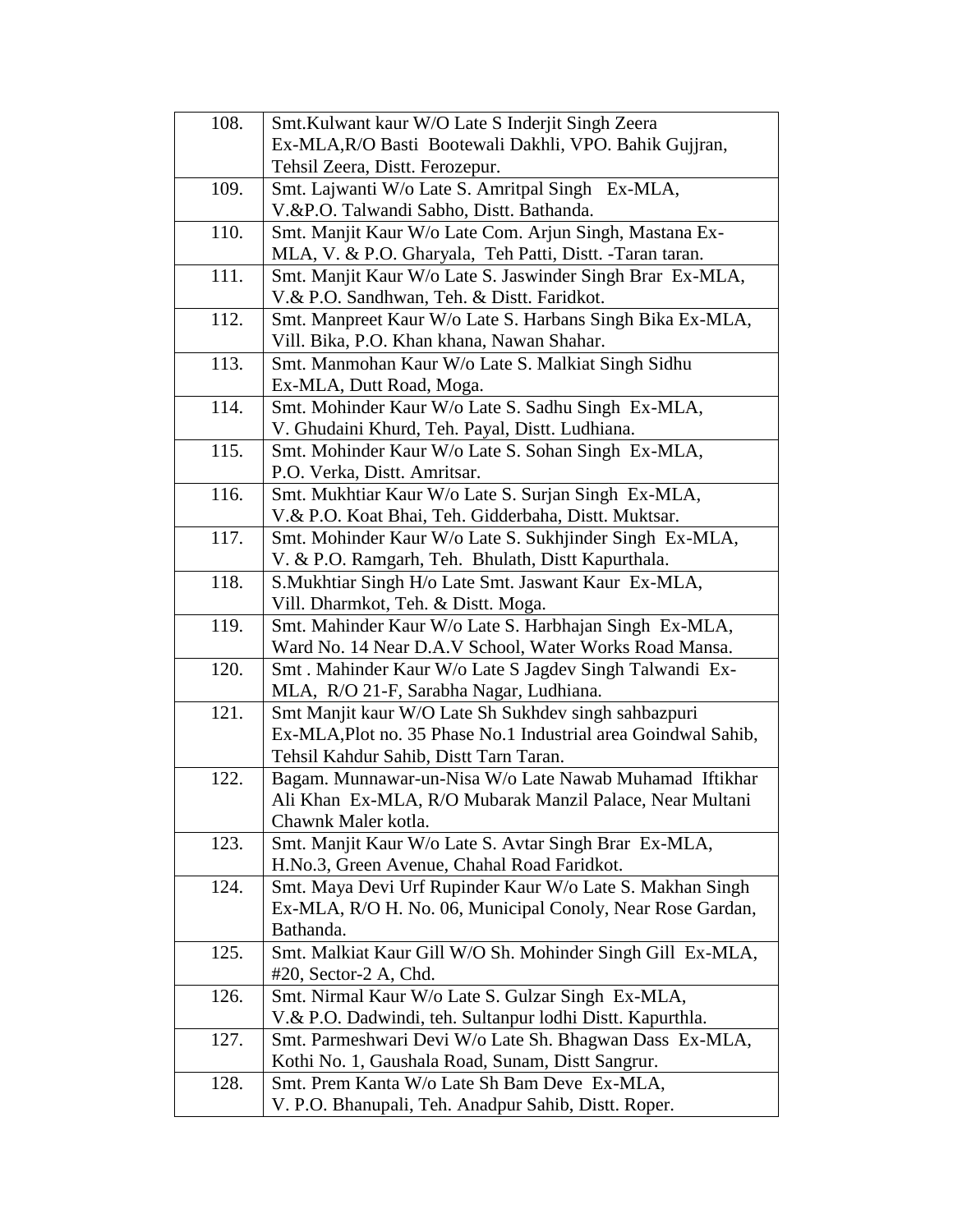| 129. | Smt. Prabhjot Kaur W/o Late S. Darbara Singh Ex-MLA,                                                |
|------|-----------------------------------------------------------------------------------------------------|
|      | V.P.O -Malsian, Teh. -Shahkot, Distt. -Jalandhar.                                                   |
| 130. | Smt. Puran Kaur W/o Late Master Jagir Singh Ex-MLA,                                                 |
|      | P.O.- Khandoor Sahib, Distt.- Amritsar.                                                             |
| 131. | Smt Puspa RaniW/O late S. Raj Kumar Gupta Ex-MLA, # 21,                                             |
|      | Ward No. 69 Widsor Park, Gulab Devi Hospital Road ,Jaladhar.                                        |
| 132. | Smt. Pushpa Maini W/o Late Sh. Krishan Lal Maini, Ex-MLA,                                           |
|      | #1138, Phase-5 S.A.S Nagar Mohali.                                                                  |
| 133. | Smt. Pritam Kaur W/o Late S. Mehar Singh Ex-MLA,                                                    |
|      | R/O. Mohala Talay, Faridkot.                                                                        |
| 134. | Smt. Parkash Kaur W/o Late S. Phuman Singh Ex-MLA,                                                  |
|      | V. Fattuwala, P.O. Lammochar Kalan, teh. Jalabad. Distt. Fazika.                                    |
| 135. | Smt. Pritam Kaur W/o Late S. Sajwar Singh Ex-MLA, V. Megha                                          |
|      | Rai Uttar, P.O. Pindi, Via Guru har Sahai, Distt. Ferozpur.                                         |
| 136. | Smt. Parkash Kaur W/o Late S. Iqbal Singh Ex-MLA, #82,                                              |
|      | Canddy Avenue Amritsar.                                                                             |
| 137. | Smt. Pushpinder Kaur W/o Late S. Hamir Singh Ghagga,                                                |
|      | Ward No. 8 V.P.O. Ghagga, Teh. Patran, Distt. Patiala.                                              |
| 138. | Smt. Paramjit Kaur Marar W/O Late Sh. Sukhdarshan Singh                                             |
|      | Marar, Ex.- MLA, Near Water Works, Marar Kalan,                                                     |
|      | The.- Bari Wala, Distt.- Sri Muktsar                                                                |
| 139. | Smt. Raghubans Kaur W/o Late Sh. Dhanraj Singh Ex-MLA,                                              |
|      | P.O. Jandiala, Distt. Ludhiana.                                                                     |
|      |                                                                                                     |
| 140. | Smt. Rajwinder Kaur W/o Late S. Gurdeep Singh Bhullar Ex-                                           |
|      | MLA, V.- Bhullar, P.O. -Bilga, Teh. -Phillaur. Distt. -Jalandhar.                                   |
| 141. | Smt. Rachan Kaur W/o Late Dr.Gurcharan Singh Ex-MLA,                                                |
|      | V.P.O. Khamano Mandi, Distt. Fatehgarh Sahib.                                                       |
| 142. | Smt. Ranbir Kaur Dhillon W/o Late S. Gurdial Singh Dhillon                                          |
|      | Ex-MLA, # Q-12 Tara Apartments, Alaknada, New Delhi-9.                                              |
| 143. | Smt. Raj Hans W/o Late Sh. Hari Mittar Hans Ex-MLA                                                  |
|      | #158-R, Model Town Hoshirpur.                                                                       |
| 144. | Smt. Razia Sultan W/o Late Haji Anwar Ahmad Khan, Ex-MLA,                                           |
|      | P.O. Malerkotla, Distt. Sangrur.                                                                    |
| 145. | Smt. Ram Piari W/o Late Sh. Jai Mani Ex-MLA,                                                        |
|      | V.P.O. Awankha, Teh. & Distt. Gurdaspur.                                                            |
| 146. | Smt. Rajmohinder Kaur W/o Late S. Surjit Singh Ex-MLA,                                              |
|      | #296, Sector 10-A Chandigarh.                                                                       |
| 147. | Smt. Rajinder Kaur W/o Late S. Teja Singh Ex-MLA,                                                   |
|      | R/O B-3 Civil Lines Bhathinda.                                                                      |
| 148. | Smt. Ranjit Kaur W/o Late S. Gurdev Singh Grewal Ex-MLA,                                            |
|      | #23-B, Model Town Patiala.                                                                          |
| 149. | Smt. Rita Bedi W/o Late Sh. Harish Bedi Ex-MLA,                                                     |
|      | #928, Gali No. 6 Janakpuri Ludhiana.                                                                |
| 150. | Smt. Rupinderjit Kaur W/o Late S. Jasjit Singh Randawa Ex-<br>MLA, Kothi No. 606 Phase 3-A, Mohali. |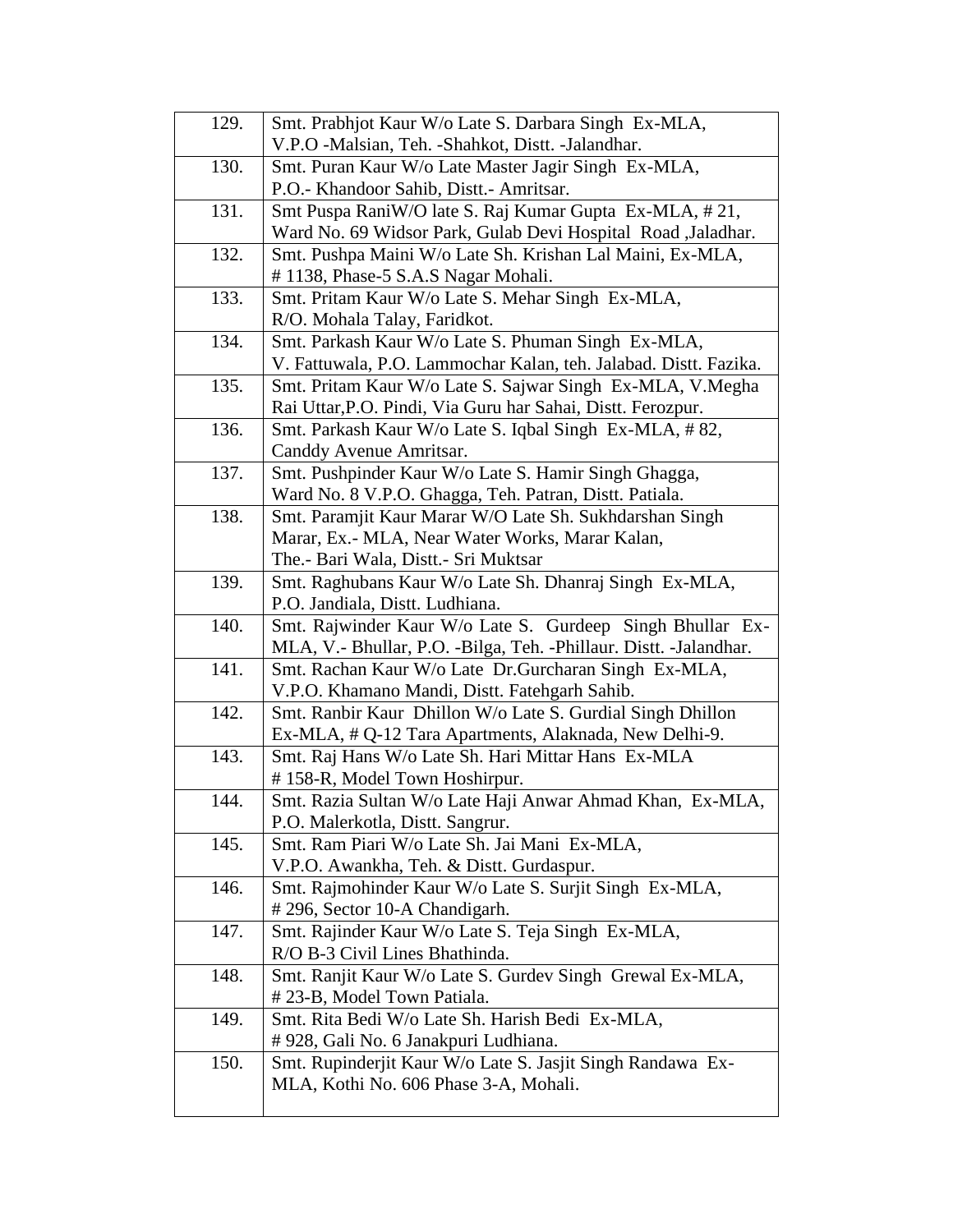| 151. | Smt. Ranjit Kaur W/o Late S. Gurnam Singh Dhirowal Ex-MLA,                                                     |
|------|----------------------------------------------------------------------------------------------------------------|
|      | V. Dhirowal, P.O.Shri Hargobindpur Teh. Batala, Distt -Gurdaspur.                                              |
| 152. | Smt. Rajbir Kaur W/o Late S. Ranjit Singh Ballian Ex-MLA,                                                      |
|      | # 2319, Pase 11 Mohali.                                                                                        |
| 153. | Smt. Ramesh Nayyiar W/o Late Sh. Panna Lal Nayyiar Ex-MLA,                                                     |
|      | # No. 713, Sector 11-B Chandigarh.                                                                             |
| 154. | Smt. Raj Kumari W/o Late Sh. Raj Kumar Khurana Ex-MLA,                                                         |
|      | H. No. 1851, Mla Road, Rajpura Town-140401 Distt Patiala.                                                      |
| 155. | Smt. Rajinder Kaur W/o Late S. Davinder Singh Ex-MLA,                                                          |
|      | H. No. 22, Ward N.o. 7, Dasuya Distt. Hoshirpur.                                                               |
| 156. | Smt. Raj Kumari W/o Late Sh. Satnam Singh Kainth, Ex-MLA,                                                      |
|      | V. Sotran, P.O Chack Kalal, Teh. Bangha, Distt S.B.S Nagar.                                                    |
| 157. | Smt. Ramma Goyal W/O Late Sh. Brij Lal Goyal EX-MLA,                                                           |
|      | #3773/2, Samania Gate, Patiala.                                                                                |
| 158. | Smt. Surjit Kaur Sidhu, W/o late S. Avtar Singh Gatwali Ex-                                                    |
|      | MLA, V. -Gatwali, P.O. Malkana, Distt. - Bathinda.                                                             |
| 159. | Smt. Surinder Kaur W/o Late S. Baldev Singh Lumba, Ex-MLA,                                                     |
|      | Chanagra Road, Patiala IV Distt. Patiala.                                                                      |
| 160. | Smt. Sukhpinder Kaur W/o Late S. Baldev Singh Ex-MLA,                                                          |
|      | C/O. Super Auto Industries, Raja Narinder Singh Street, Nabha,                                                 |
|      | Distt. Patiala.                                                                                                |
| 161. | Smt. Surjit Kaur W/o late Com. Darsharn Singh Chabhal Ex-                                                      |
|      | MLA, Vill. Chabhal Teh. & Distt. Taran Taran.                                                                  |
| 162. | Smt. Surinder Kaur W/o late S. Dilbag Singh Ex-MLA,                                                            |
|      | V.P.O. Daleke, Teh. Taran Taran Distt. Amritsar.                                                               |
| 163. | Smt. Shavinder Kaur W/o Late S. Gurbachan Singh Nihalsingh                                                     |
|      | wala Ex-MLA, V.P.O.Nihal Singh Wala, Distt. Moga.                                                              |
| 164. | Smt.Surjit Kaur W/o Late S. Gurcharan Singh Ex-MLA, #358,                                                      |
|      | Ghuman Nagar,, Sirhind Road Patiala.                                                                           |
| 165. | Smt. Satinder Kaur W/o Late S. Gurdarshan Singh Ex-MLA, R/o                                                    |
|      | Sewa Bhawan, Nabha, (Patiala).                                                                                 |
| 166. | Smt. Surjit kaur W/O Late S.Sukhdev Singh Libra, VPO. Libra,                                                   |
|      | Teh. Khanna, Distt. Ludhiana.                                                                                  |
| 167. | Smt. Sawaran Kaur W/o Late S. Gurbaksh Singh Randhwa Ex-                                                       |
|      | MLA, # 694/11, Jail Road, Gurdaspur.                                                                           |
| 168. | Smt. Sminder KaurW/o Late S. Harnek Singh Mangewal, Ex-                                                        |
|      | MLA, Vill. Mangewal, P.O. Sihora, Teh. Payal Distt. Ludhiana.                                                  |
| 169. | Smt. Sarbjit Kaur W/o Late Cap. Kanwaljit Singh Ex-MLA, #                                                      |
|      | 175, Sector 9-B Chandigarh.                                                                                    |
| 170. | Smt. Saraswati Devi W/o Late S. Seth Khushal Chand Ex-MLA,<br>R/o Thana Bazar Jalalabad(West) Distt. Ferozpur. |
|      |                                                                                                                |
| 171. | Smt. Sukhwrinder Kaur W/o Late Kirpal Singh Ex-MLA, Vill.                                                      |
| 172. | Lohsibli, Teh. Rajpura, Distt. Patiala.<br>Smt. Surinder Kaur W/o Late S. Kirpal Singh Libra Ex-MLA,           |
|      | R/o. Libra House, Railway Road, Sirhand Distt, Fatehgarh Sahib.                                                |
|      |                                                                                                                |
|      |                                                                                                                |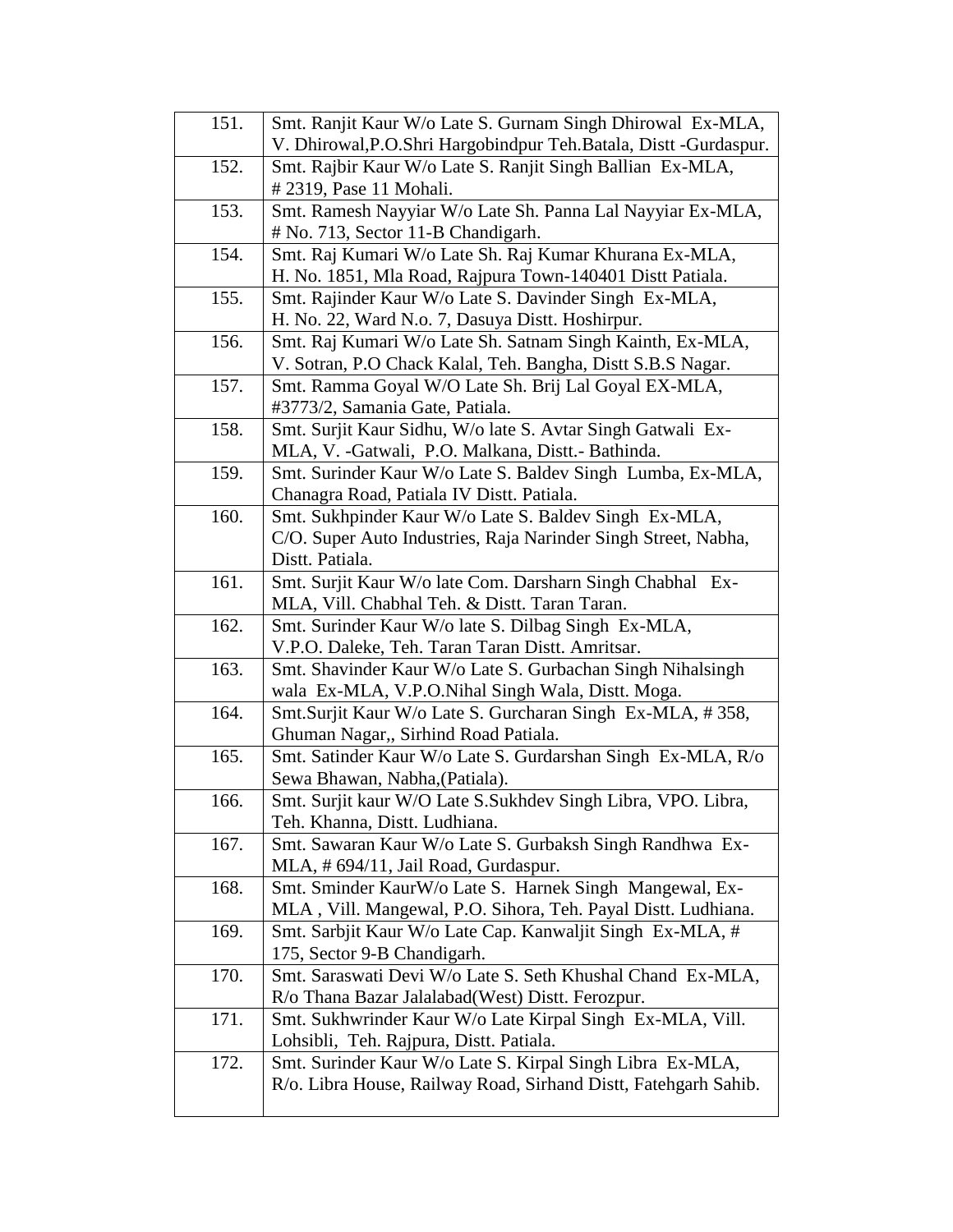| 173. | Smt. Surinder Kumari W/o Late Sh. Krishan Kumar Ex-MLA, H.      |
|------|-----------------------------------------------------------------|
|      | No. 53, Trimo Road, Gurdaspur.                                  |
| 174. | Smt. Satwant Kaur W/o Late S. Kulwant Singh Ex-MLA, #1253,      |
|      | Sector 37-B, Chandigarh.                                        |
| 175. | Smt. Sita Rani W/o Late Sh. Milkhi Ram Rattan Ex-MLA,           |
|      | Near Temple Soodan, Kapurthla.                                  |
| 176. | Smt. Shakuntla Devi Narnjan Dass Dhiman Ex-MLA, Civil Lines     |
|      | Phillaur, Distt. Jalandhar.                                     |
| 177. | Smt. Surjit Kaur W/o Late S. Natha Singh Dalam Ex-MLA,          |
|      | Vill. Nangai, P.O. Dalam, Teh. Batala. Distt. Girdaspur.        |
| 178. | Smt. Satwinder Kaur W/o Late S. Rajinder Singh Dhaliwal Ex-     |
|      | MLA, #1750, Phase-5,                                            |
| 179. | Smt. Satwant Kaur W/o LT. CAPT. Rattan Singh Ex-MLA,            |
|      | R/o xxix-2304, Genral Mohan Singh Road, V.P.O. Jugiana, Distt.- |
|      | Ludhiana.                                                       |
| 180. | Smt. Satwinder Kaur W/o Late S. Sant Singh Ex-MLA, V.P.O.       |
|      | Udhar, Teh. Baba Bakala, Amritsar.                              |
| 181. | Smt. Suhkwinder Kaur W/o Late Sh. Sampooran Singh Ex-MLA,       |
|      | V.P.O. Dhanaully, Teh. & Distt. Barnala.                        |
| 182. | Smt. Surinder Kaur W/o Late S.Umrao Singh Ex-MLA,               |
|      | Vill & Teh Wadala, Nakoder Road, Distt. -Jalandhar.             |
| 183. | Smt. Sushila Dutta W/o Late Sh. Om Parkash Dutta Ex-MLA,        |
|      | 4- Model Town Colony Jalandhar City.                            |
| 184. | Smt. Surjit Kaur W/o Late Gurdit Singh Ex-MLA,                  |
|      | Vill. - Anngarh, Jawala Floor Mill Road Amritsar.               |
| 185. | Smt. Sarabjit Kaur W/o Late S. Jagmohan Singh Ex-MLA,           |
|      | Ward No. 5/63, Baba Ishar Singh Nager, Moga City.               |
| 186. | Smt. Satinderjit Sandhu W/o Late S. Jatinder Singh Kariha Ex-   |
|      | MLA, V.P.O. Kariha, Distt. S.B.S Nager Nawan Shahar.            |
| 187. | Begum. Shamshad Dar W/o Late Abdul Gani Dar Ex-MLA,             |
|      | #748, Phatak, Dhobian Frash Khana, Delhi-110 006                |
|      |                                                                 |
| 188. | Smt. Sukhjit Kaur W/o Late S. Amarjit Singh Sahi Ex-MLA,        |
|      | Vill Usman Shaheed, P.O. Dasuya, Distt.- Hoshirpur.             |
| 189. | Smt. Shive Dev Kaur W/o Late S Raja Narinder Singh Ex-MLA,      |
|      | R/o. Rangar Nangal House Nabha, Distt.- Patiala.                |
| 190. | Smt. Swarn Kaur W/o Late Com. Kulwant Singh Ex-MLA,             |
|      | V. Basant Nagar Nangal F 10-A, P.O. Salala, Distt. - Jalandhar. |
| 191. | Smt. Surjit Kaur W/o Late S. Jagdev Singh Jassowal Ex-MLA,      |
|      | H. No. 3256, Gurdev Nagar ST. No. 5, Ludhiana.                  |
| 192. | Smt. Shubh Rani W/o Late Sh. Ram Saroop Baggai Ex-MLA, B-       |
|      | X/40, Kashinagar, Pathankot.                                    |
| 193. | Smt. Surjit Kaur Barnala W/o Late S. Surjit Singh Barnala Ex-   |
|      | MLA, #11, Sector 7 Chandigarh.                                  |
| 194. | Smt. Santosh Chandra W/o Late Sh. Ram Lubhaya Ex-MLA,           |
|      | # 1320, Sector 15-B Chandigarh.                                 |